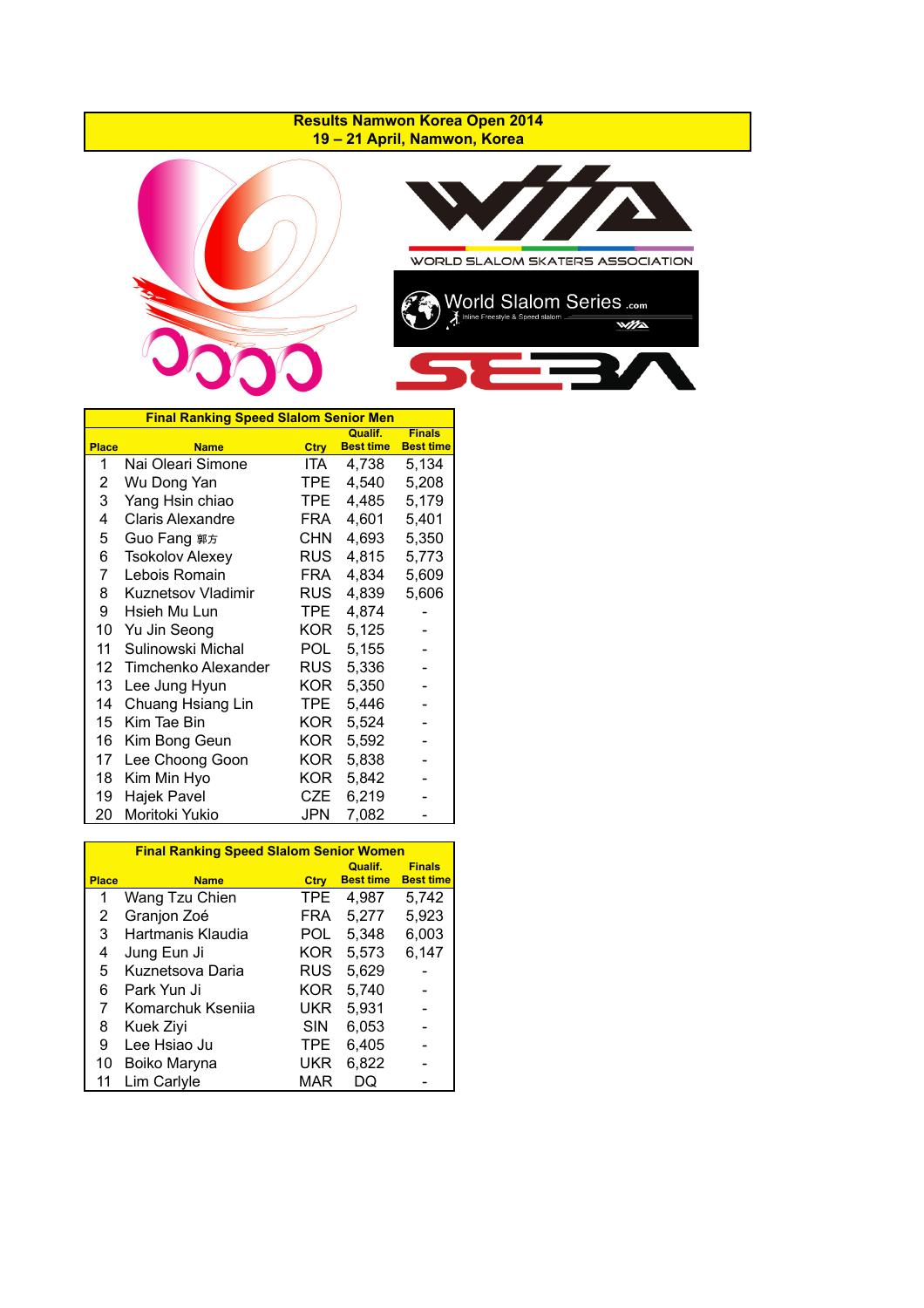|                 | <b>Final Ranking Speed Slalom Junior Men</b> |            |                             |                                   |
|-----------------|----------------------------------------------|------------|-----------------------------|-----------------------------------|
| <b>Place</b>    | <b>Name</b>                                  | Ctry       | Qualif.<br><b>Best time</b> | <b>Finals</b><br><b>Best time</b> |
| 1               | Ma Pak Hong                                  | <b>HKG</b> | 4,617                       | 5,470                             |
| 2               | Chan Man Fung Anson                          | HKG.       | 4,868                       | 5,379                             |
| 3               | Yang Zheng Liang                             | TPE.       | 4,846                       | 5,387                             |
| 4               | Timchenko Sergey                             | <b>RUS</b> | 5,075                       | 5,828                             |
| 5               | Lee Chak Him                                 | HKG I      | 5,421                       |                                   |
| 6               | Chou Po Wei                                  | TPE        | 5,436                       | 6,125                             |
| 7               | Lai Hsu Chieh                                | TPE        | 5,442                       |                                   |
| 8               | Liu Bo 刘博                                    | <b>CHN</b> | 5,611                       |                                   |
| 9               | Li Wen Zhuo 李文卓                              | <b>CHN</b> | 5,711                       |                                   |
| 10              | Gu Kun Qi 顾琨琦                                | CHN.       | 5,728                       |                                   |
| 11              | Yuen Chun Bong                               | HKG.       | 5,751                       |                                   |
| 12              | Yang Zheng Chih                              | TPE.       | 5,797                       |                                   |
| 13              | Zeng Chen Yu 曾晨雨                             | CHN.       | 5,897                       |                                   |
| 14              | Ngan Ho Lam Brandon                          | HKG.       | 5,942                       |                                   |
| 15 <sub>2</sub> | Kim Jun Kyeom                                | KOR.       | 6,026                       |                                   |
| 16              | Lo Ng Shuen                                  | HKG        | 6,220                       |                                   |
| 17              | Cho Myoung Hyun                              | KOR        | 6,544                       |                                   |
| 18              | Im Se Jun                                    | KOR.       | 6,687                       |                                   |
| 19              | Chou Ka Him Humphrey                         | HKG        | 7,773                       |                                   |
| 20              | Ahn Seung Min                                | KOR        | 8,316                       |                                   |
| 21              | Fung Hin Yu Evan                             | HKG        | 8,520                       |                                   |

|              | <b>Final Ranking Speed Slalom Junior Women</b> |            |                                    |                                   |  |  |  |  |  |  |  |  |  |
|--------------|------------------------------------------------|------------|------------------------------------|-----------------------------------|--|--|--|--|--|--|--|--|--|
| <b>Place</b> | <b>Name</b>                                    | Ctry       | <b>Qualif.</b><br><b>Best time</b> | <b>Finals</b><br><b>Best time</b> |  |  |  |  |  |  |  |  |  |
| 1            | Huang Cai Jhu                                  | <b>TPE</b> | 5,134                              | 6,007                             |  |  |  |  |  |  |  |  |  |
| 2            | Guo Kun Xiao 郭坤潇                               | <b>CHN</b> | 5,347                              | 6,012                             |  |  |  |  |  |  |  |  |  |
| 3            | Lin Hsin Chieh                                 | <b>TPE</b> | 5,724                              | 6,657                             |  |  |  |  |  |  |  |  |  |
| 4            | Moritoki Mika                                  | JPN        | 5,628                              | 6,683                             |  |  |  |  |  |  |  |  |  |
| 5            | Chiu Yin Hsuan                                 | TPE.       | 5,751                              |                                   |  |  |  |  |  |  |  |  |  |
| 6            | Tang Yu Qi 唐煜棋                                 | <b>CHN</b> | 6,686                              |                                   |  |  |  |  |  |  |  |  |  |
| 7            | Lee Bo Yeon                                    | <b>KOR</b> | 7,914                              |                                   |  |  |  |  |  |  |  |  |  |
| 8            | Leung Yuet Ling                                | HKG        | 8.166                              |                                   |  |  |  |  |  |  |  |  |  |
| 9            | Chan Ka Po                                     | HKG        | 8,897                              |                                   |  |  |  |  |  |  |  |  |  |
| 10           | Ngan Ching Yiu                                 | HKG        | DO                                 |                                   |  |  |  |  |  |  |  |  |  |

|             | <b>Final Ranking Battle Men</b> |            |  |  |  |  |  |  |  |  |  |
|-------------|---------------------------------|------------|--|--|--|--|--|--|--|--|--|
| <b>Rank</b> | <b>Name</b>                     | Ctry       |  |  |  |  |  |  |  |  |  |
| 1           | Lebois Romain                   | FRA        |  |  |  |  |  |  |  |  |  |
| 2           | Timchenko Alexander             | RUS        |  |  |  |  |  |  |  |  |  |
| 3           | Sulinowski Michal               | POL        |  |  |  |  |  |  |  |  |  |
| 4           | Timchenko Sergey                | RUS        |  |  |  |  |  |  |  |  |  |
| 5           | <b>Claris Alexandre</b>         | FRA        |  |  |  |  |  |  |  |  |  |
| 6           | Liu Bo 刘博                       | <b>CHN</b> |  |  |  |  |  |  |  |  |  |
| 7           | Zeng Chen Yu 曾晨雨                | CHN        |  |  |  |  |  |  |  |  |  |
| 8           | Lee Choong Goon                 | KOR        |  |  |  |  |  |  |  |  |  |
| 9           | Gu Kun Qi 顾琨琦                   | CHN        |  |  |  |  |  |  |  |  |  |
| 9           | Hsieh Mu Lun                    | <b>TPE</b> |  |  |  |  |  |  |  |  |  |
| 9           | Yu Jin Seong                    | KOR        |  |  |  |  |  |  |  |  |  |
| 9           | Lee Jung Hyun                   | KOR        |  |  |  |  |  |  |  |  |  |
| 13          | Kim Tae Bin                     | <b>KOR</b> |  |  |  |  |  |  |  |  |  |
| 13          | Li Wen Zhuo 李文卓                 | CHN        |  |  |  |  |  |  |  |  |  |
| 13          | <b>Tsokolov Alexey</b>          | RUS        |  |  |  |  |  |  |  |  |  |
| 13          | Lai Hsu Chieh                   | TPE        |  |  |  |  |  |  |  |  |  |
| 13          | Kim Bong Geun                   | KOR        |  |  |  |  |  |  |  |  |  |
| 13          | Chan Man Fung Anson             | HKG        |  |  |  |  |  |  |  |  |  |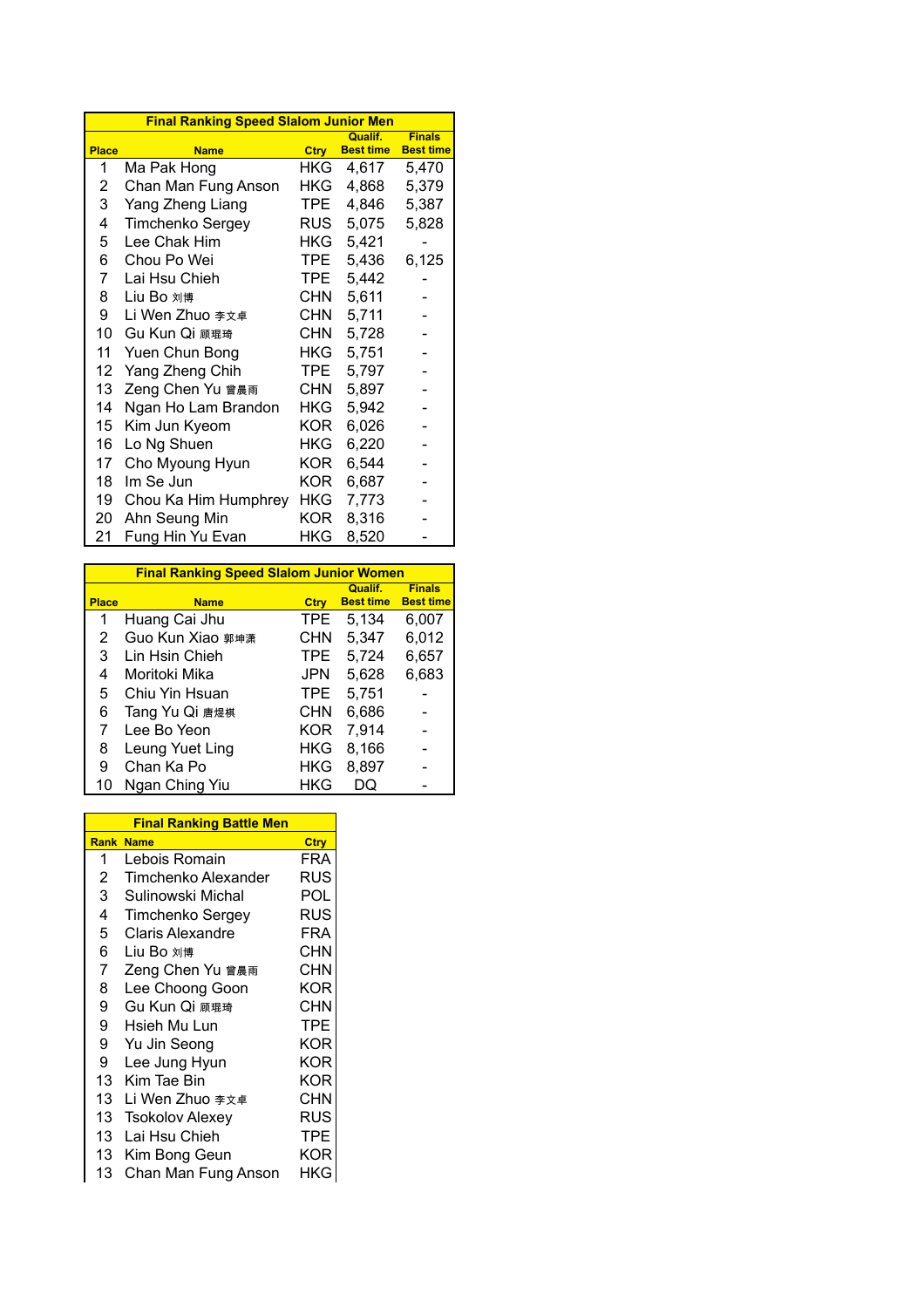| 19 Guo Fang 郭方   | CHN |
|------------------|-----|
| 19 Kim Min Hyo   | KOR |
| 19 Lo Ng Shuen   | HKG |
| 19 Kim Jun Kyeom | KOR |

|                | <b>Final Ranking Battle Women</b> |            |  |  |  |  |  |  |  |  |  |  |  |
|----------------|-----------------------------------|------------|--|--|--|--|--|--|--|--|--|--|--|
| Rank           | <b>Name</b>                       | Cntry      |  |  |  |  |  |  |  |  |  |  |  |
| 1              | Hartmanis Klaudia                 | POL        |  |  |  |  |  |  |  |  |  |  |  |
| 2              | Kuznetsova Daria                  | RUS        |  |  |  |  |  |  |  |  |  |  |  |
| 3              | Granjon Zoé                       | FRA        |  |  |  |  |  |  |  |  |  |  |  |
| 4              | Boiko Maryna                      | UKR        |  |  |  |  |  |  |  |  |  |  |  |
| 5              | Komarchuk Ksenija                 | UKR        |  |  |  |  |  |  |  |  |  |  |  |
| 6              | Lin Hsin Chieh                    | TPF        |  |  |  |  |  |  |  |  |  |  |  |
| $\overline{7}$ | Chiu Yin Hsuan                    | TPF        |  |  |  |  |  |  |  |  |  |  |  |
| $\overline{7}$ | Park Yun Ji                       | <b>KOR</b> |  |  |  |  |  |  |  |  |  |  |  |
| $\overline{7}$ | Moritoki Mika                     | JPN        |  |  |  |  |  |  |  |  |  |  |  |
| 10             | Guo Kun Xiao 郭坤潇                  | CHN        |  |  |  |  |  |  |  |  |  |  |  |
| 10             | Tang Yu Qi 唐煜棋                    | CHN        |  |  |  |  |  |  |  |  |  |  |  |

|   | <b>Final Ranking Pair Slalom</b> |            |           |       |                |       |                |       |                |       |                |                |                |
|---|----------------------------------|------------|-----------|-------|----------------|-------|----------------|-------|----------------|-------|----------------|----------------|----------------|
|   | <b>Rank Name</b>                 |            | Ctry Pen. |       | J1             |       | J2             |       | J3             |       |                | J <sub>5</sub> |                |
|   |                                  |            |           | Total | Rk             | Total | <b>RK</b>      | Total | <b>RK</b>      | Total | <b>RK</b>      | Total          | <b>RK</b>      |
|   | Lee Choong Goon                  |            |           |       |                |       |                |       |                |       |                |                |                |
|   | Lee Jung Hyun                    | <b>KOR</b> | 0,5       | 87,5  | 1              | 84,5  | $\mathbf{1}$   | 83,5  | $\mathbf{1}$   | 82,5  | $\overline{2}$ | 82,5           |                |
|   | Yu Jin Seong                     |            |           |       |                |       |                |       |                |       |                |                |                |
| 2 | Kim Tae Bin                      | <b>KOR</b> | 1,5       | 79,5  | 3              | 77,5  | $\overline{2}$ | 65,5  | $\overline{2}$ | 86,5  | 1              | 71,5           | $\overline{2}$ |
|   | Lin Hsin Chieh                   |            |           |       |                |       |                |       |                |       |                |                |                |
| 3 | Chiu Yin Hsuan                   | TPE        | 2         | 81    | $\overline{2}$ | 70    | 3              | 59    | 4              | 66    | 3              | 65             | 3              |
|   | Sulinowski Michal                |            |           |       |                |       |                |       |                |       |                |                |                |
| 4 | Hartmanis Klaudia                | <b>POL</b> | 3         | 77    | 4              | 67    | 5              | 63    | 3              | 65    | 5              | 60             | 4              |
|   | Ma Pak Hong HKG                  |            |           |       |                |       |                |       |                |       |                |                |                |
| 5 | Chan Man Fung Anson              | <b>HKG</b> | 0,5       | 74,5  | 5              | 67,5  | $\overline{4}$ | 58,5  | 5              | 65,5  | 4              | 59,5           | 5              |
|   | Wang Shen Wen                    |            |           |       |                |       |                |       |                |       |                |                |                |
| 6 | Chou Po Wei                      | <b>TPE</b> | 1,5       | 56,5  | 6              | 55,5  | 6              | 34,5  | $\overline{7}$ | 54,5  | 6              | 50,5           | 6              |
|   | Kim Min Hyo                      |            |           |       |                |       |                |       |                |       |                |                |                |
|   | Kim Bong Geun                    | <b>KOR</b> | 2,5       | 50,5  | $\overline{7}$ | 39,5  | $\overline{7}$ | 36,5  | 6              | 40,5  |                | 37,5           | 7              |

|    | <b>Final Ranking Classic Men</b> |             |                |                |                |       |                |       |                |                |                |       |                |
|----|----------------------------------|-------------|----------------|----------------|----------------|-------|----------------|-------|----------------|----------------|----------------|-------|----------------|
|    | <b>Rank Name</b>                 | <b>Ctry</b> | Pen.           | J <sub>1</sub> |                | J2    |                | J3    |                | J <sub>4</sub> |                | J5    |                |
|    |                                  |             |                | Total          | <b>RK</b>      | Total | <b>RK</b>      | Total | <b>Rk</b>      | Total          | <b>RK</b>      | Total | <b>RK</b>      |
| 1  | Lee Choong Goon                  | <b>KOR</b>  | 1              | 74             | 1              | 74    | 1              | 74    | $\overline{2}$ | 59             | 1              | 64    | 1              |
| 2  | Yu Jin Seong                     | <b>KOR</b>  | 1              | 69             | 3              | 72    | $\overline{2}$ | 68    | 6              | 58             | $\overline{2}$ | 63    | $\overline{2}$ |
| 3  | Guo Fang 郭方                      | <b>CHN</b>  | 1              | 73             | $\mathbf{2}$   | 72    | $\overline{2}$ | 74    | $\overline{2}$ | 56             | 9              | 44    | 11             |
| 4  | Timchenko Alexander              | <b>RUS</b>  | 2,5            | 65.5           | 4              | 64,5  | 6              | 57,5  | 8              | 57,5           | 3              | 62,5  | 3              |
| 5  | Lebois Romain                    | <b>FRA</b>  | 2,5            | 60.5           | 8              | 67.5  | 5              | 69,5  | 5              | 56,5           | 6              | 56,5  | 5              |
| 6  | Lee Jung Hyun                    | <b>KOR</b>  | 0,5            | 59.5           | 9              | 63.5  | $\overline{7}$ | 55,5  | 9              | 57.5           | $\mathbf{3}$   | 54,5  | 6              |
|    | <b>Claris Alexandre</b>          | <b>FRA</b>  | 2,5            | 62,5           | 6              | 63,5  | 7              | 78,5  | 1              | 53,5           | 10             | 44,5  | 10             |
| 8  | Sulinowski Michal                | POL         | 0,5            | 58,5           | 10             | 62,5  | 9              | 70,5  | 4              | 56,5           | 6              | 53,5  | $\overline{7}$ |
| 9  | Hsieh Mu Lun                     | TPE         | 1              | 63             | 5              | 68    | 4              | 52    | 10             | 51             | 11             | 48    | 8              |
| 10 | Kim Tae Bin                      | <b>KOR</b>  | 1              | 55             | 11             | 61    | 10             | 52    | 10             | 57             | 5              | 59    | 4              |
| 11 | Tsokolov Alexev                  | <b>RUS</b>  | 0,5            | 61,5           | $\overline{7}$ | 49,5  | 12             | 65,5  | $\overline{7}$ | 56,5           | 6              | 45,5  | 9              |
| 12 | Wang Shen Wen                    | TPE         | 2              | 51             | 12             | 49    | 13             | 48    | 12             | 42             | 12             | 41    | 12             |
| 13 | Chuang Hsiang Lin                | TPE         | $\overline{2}$ | 49             | 13             | 54    | 11             | 34    | 13             | 41             | 13             | 37    | 14             |
| 14 | Kim Bong Geun                    | <b>KOR</b>  | $\overline{2}$ | 42             | 14             | 47    | 14             | 27    | 14             | 39             | 14             | 38    | 13             |
| 15 | Kim Min Hyo                      | <b>KOR</b>  | 1              | 34             | 15             | 27    | 15             | 20    | 15             | 36             | 15             | 37    | 14             |
| 16 | Moritoki Yukio                   | JPN         | 6              | 23             | 16             | 24    | 16             | 12    | 16             | 22             | 16             | 29    | 16             |